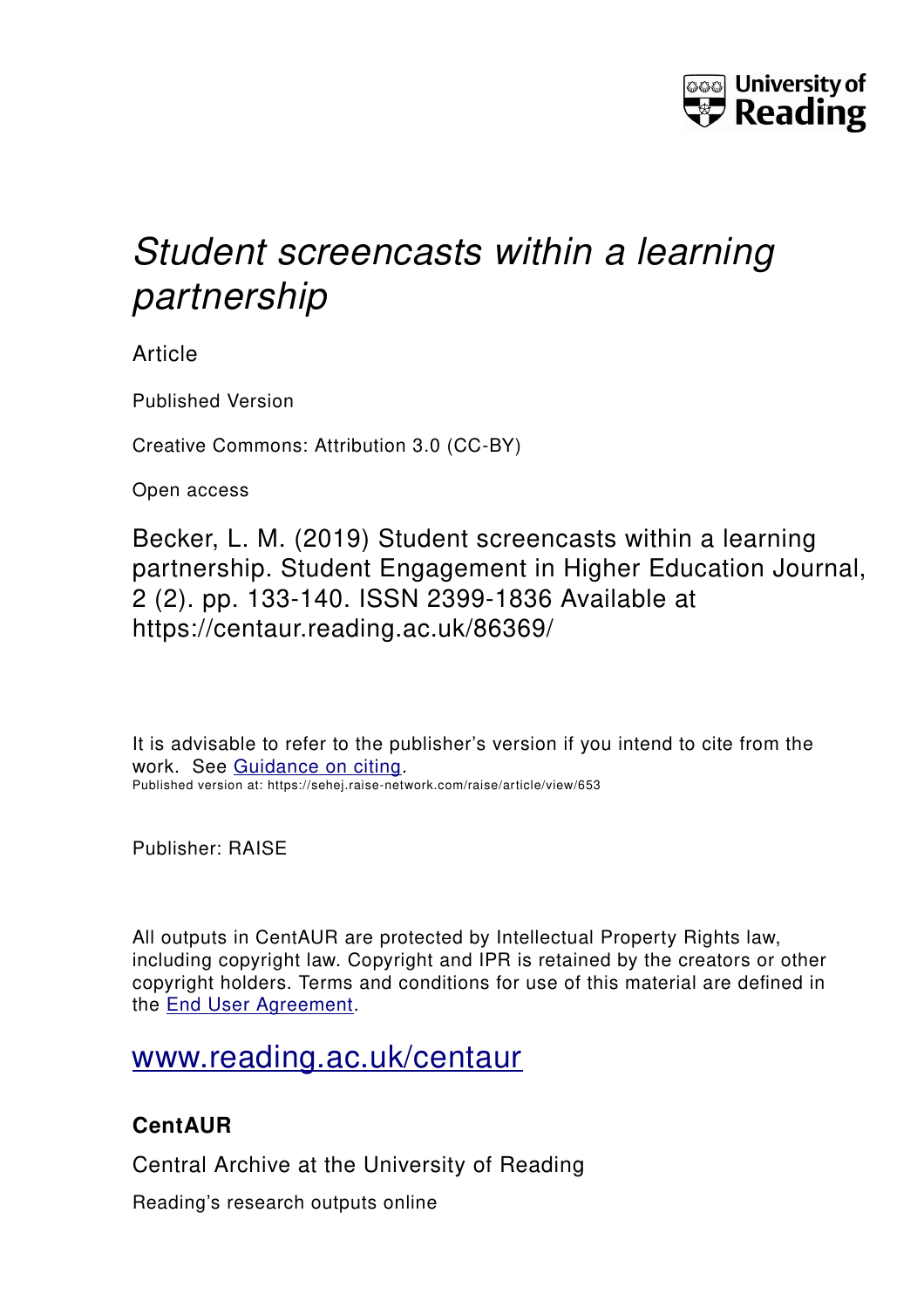### **Student screencasts within a learning partnership**

Lucinda Maria Becker, University of Reading, [l.m.becker@reading.ac.uk](mailto:l.m.becker@reading.ac.uk)

#### **Summary**

Nine years ago I introduced an academic placement scheme within the Department of English Literature at the University of Reading, whereby students can elect to convert some of their modules into 'placement modules'. Within the scheme, students attend all the lectures and seminars for the module, and take the exam, but they replace the coursework (usually an assessed essay) with a placement report. Their report is based on an academic placement, which is a research project that takes place usually over two weeks, within an organisation away from the university or within our university archives. For example, a student on a Shakespeare module might analyse, over a rehearsal and performance run, how a director handles a text when it is to be played outdoors, or a student on a module on early novels might examine how a publisher packages novels for different readerships.

This academic placement scheme has grown in popularity over the years, from just nine students in 2008-9, to over one hundred in this academic year. The scheme is advertised on noticeboards, through shout-outs in lectures and seminars, and through our virtual learning environment. An academic placement is never a compulsory part of any student's degree programme. Students undertaking academic placements are self-selecting: they approach me as the placement tutor for the department asking me to guide them through the process and to help them develop ideas for an academic placement and to source contacts.

What makes this a learning partnership is the move from an engaged student undertaking a placement provided by a university (the more usual scenario) to a student working in partnership with a module convenor (and with me as placement tutor) to see together how the knowledge or skills acquired on a module could be of relevance in another setting. It is the student who must then translate this into a workable research project (one that often benefits the academic placement provider) and produce a report that analyses that experience in such a way as to meet the academic learning and assessment outcomes of the module.

This scheme is unique in the UK, as far as I am aware, because the students, rather than academics, approach potential placement providers and negotiate the scope of the placement project and the practical placement details. We do not offer any placements, and no placement is undertaken purely as a professional experience: it is an academic undertaking that links to, and is assessed as part of, a standard academic module. This is why it is called an academic placement scheme: to distinguish it from work experience or professional placements.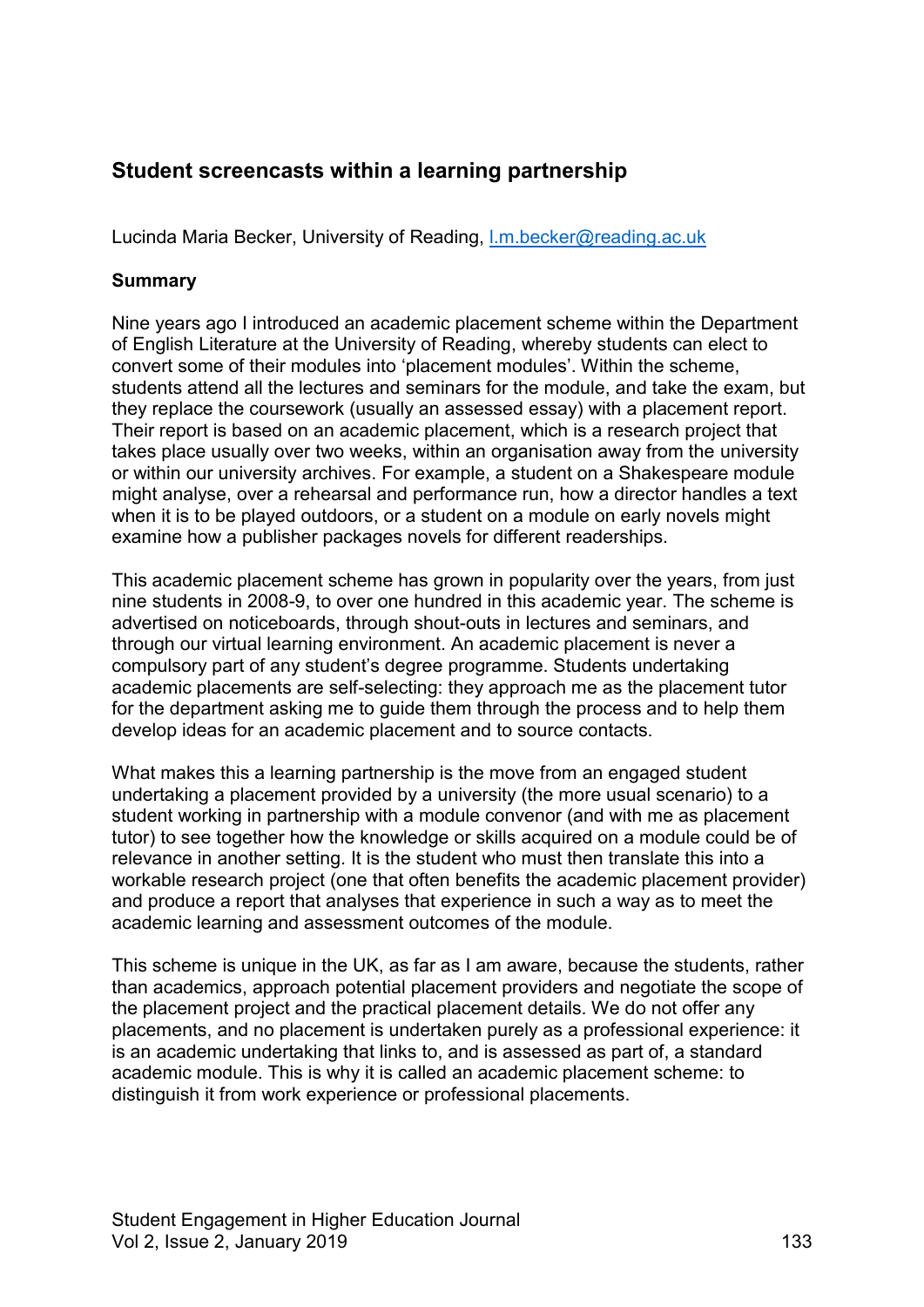#### **Description of the screen-casting project**

In 2014 a group of six final year students approached me asking for help with creating academic placements in social media. Two of them were aiming for careers in this area, one of them wanted to teach and the remaining three had no career goals in mind, but they all wanted to 'try out' a new form of assessment, they all wanted an academic placement to highlight on their CVs and they all wanted an adventure. Between them, the modules they hoped to convert were 'Shakespeare on Film' and 'Writing Women: Nineteenth Century Poetry'. I had been contemplating how we might help our students become digitally ready for the career marketplace and having this group of final year students approach me, gave a real sense of partnership from the outset, as I outlined a new type of placement that we might try.

The idea I had already been considering was to have students create several 3-4 minute screencasts for public consumption on YouTube, using subject specific knowledge to reach out to an audience other than undergraduates. We anticipated that this audience would predominantly comprise 'A' level students, but might also be a general interest audience. I worked in partnership with each student to create the screencasts, but they had to engage with the learning intentions on a module, and with each other in the planning stages of each screencast. This was the first time that I had run a group academic placement project. Although the students did not work for an external organisation, we designated the project as an academic placement as it demanded many of the same skills, knowledge and qualities as an external academic placement, and the product was external facing.

The scheme was funded by the *University of Reading Annual Fund*, and this allowed me to buy equipment and screencasting licences, and to set up a YouTube Channel 'English Literature at the University of Reading' on which these screencasts are hosted.

The funding also meant that several of the screencasts could be interpreted onscreen into British Sign Language. This was important, as our primary audience members were likely to be school pupils and I wanted to show them that university life and learning in their area would not exclude them, whatever their situation. The hit rate on our BSL-interpreted screencasts has been small (around one percent of the overall hits) but still significant enough to be of value, I believe.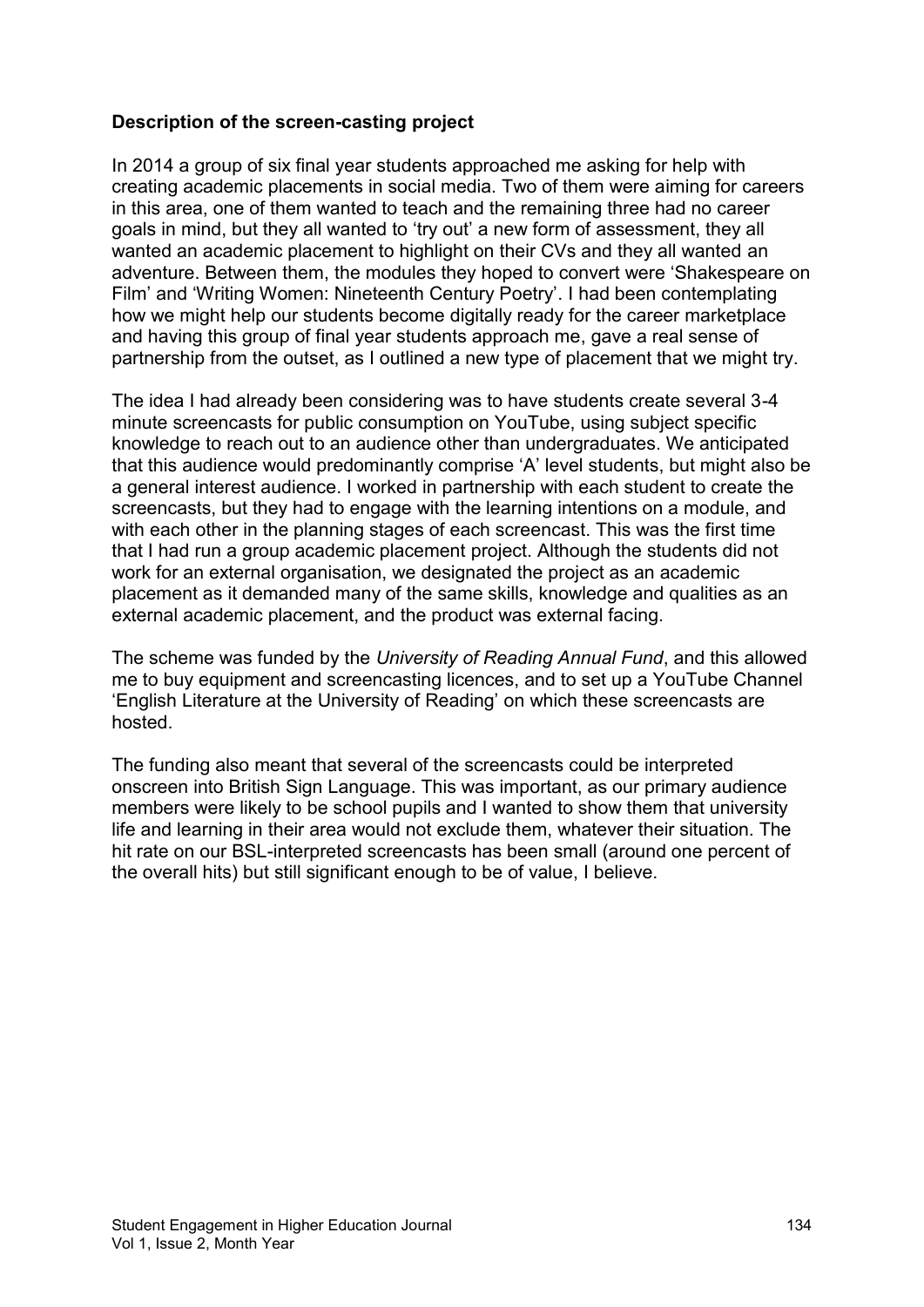

'Winter my secret' - An analysis by Lucy Snow with BSL interpretation

Figure 1: A BSL interpreted student screencast

The students were not involved in the interpreted versions; a professional interpreter was brought in several weeks after the screencasts were made. Although the students enjoyed seeing their work in this format, I have contemplated whether working alongside an interpreter might have added another useful dimension to the experience for the students. It might, perhaps, have given them an even greater appreciation of the impact that their screencasts might have, and might also have added a further element of academic reflection to the process.

In their academic placement reports, the students focused first on how they were able to flex their knowledge to re-purpose it for a different group of learners. They then explained how and why they designed their screencasts for this particular situation. This accounted for approximately one third of the report. They followed this by comparing the texts and issues covered in the screencasts with other texts on the module, moving into more familiar academic territory. Writing a report that incorporates both a reflection on screencasting and a wide-ranging comparative analysis with other material on the module is a challenge. However, the convenors and I felt that it would ensure that we do not receive reports that simply described the screencasts, which we felt could be a limitation of the scheme. This requirement allayed any concerns we had around the academic rigour of assessing this particular type of academic placement.

By the conclusion of each project the students have created a positive online presence for the future, displaying graduate attributes in a competitive professional marketplace. They have also engaged with screencast and presentation technology (most usually Prezi and Camtasia). Beyond this, applying their learning and creating original material in a public setting has led to noticeably more focused and intellectually more mature students: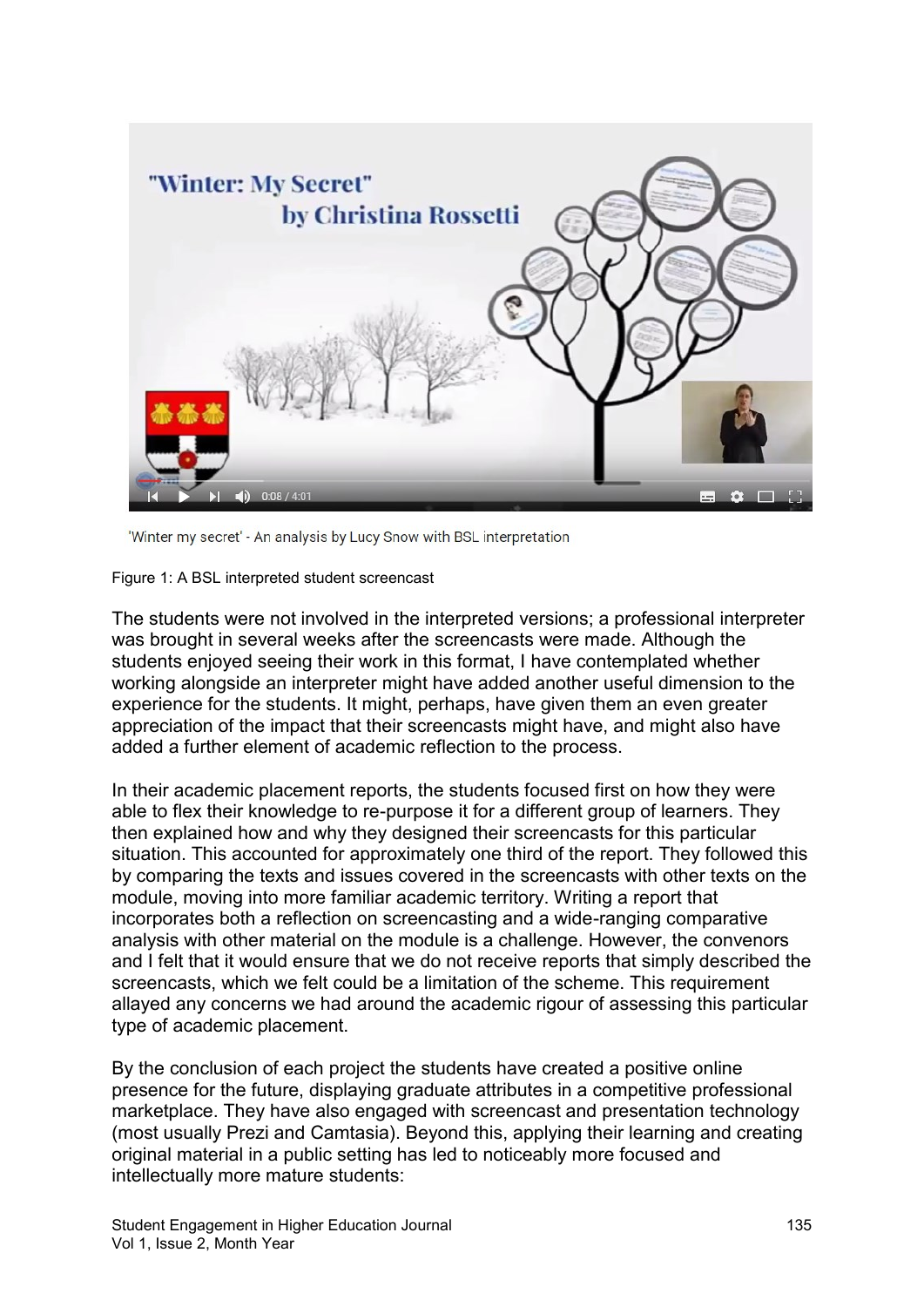The report writing was very useful, as it built on my assessed essays. Instead of one continuous piece of writing, it was challenging to condense the most important points into sections and still maintain an overall argument. However, intellectually this led me to be more selective, building on my ability to edit properly and think about cutting analysis out selectively. (English Literature student.)

#### **Evidence of effectiveness and impacts**

The success of this project could be measured by the number of times the screencasts have been viewed on YouTube: from that initial phase (2014-15) they have received over 5,700 hits on YouTube, or by the comments left by those viewers. This is gratifying, of course, and offers external, public facing validation of their work to our students. The comments on YouTube also demonstrate that the screencasts reached their primary target audience of 'A' level students.

Although this external impact could be taken as evidence of a successful partnership between students and academic in one of our principal aims – to reach and instruct those viewing the screencasts on YouTube – what it cannot demonstrate so well is the effect on the learning outcomes of these students.

However, it is clear from the feedback we received that students see themselves as more proficient learners as a result of this experience:

I feel that producing the screencasts helped me to develop other professional skills, such as confidently delivering a scripted voiceover and editing it with software that is specifically suited to editing videos and soundtracks. (English Literature student.)

I learned a lot about myself in how I learn and study best as well as how I best organise my own working deadlines and report writing – something I'd never done before. These are key wider skills that have been really helpful for me to learn and practise so early on. (English Literature with year abroad student.)

This was important to me because one of my aims was to try to create partnerships in which students moved away from focusing almost exclusively on subject- and topic-based learning aims – an ever present danger in modular degree programmes. I was pleased to see that this scheme helped students to recognise the value of developing an autonomous sense of self as a learner, with strengths and with challenges to overcome, regardless of what is being learnt. This learning partnership has achieved this successfully.

Students also come to see the benefit of a new way to express their learning. Creating screencasts for the first time is not an easy task for them, and their engagement with the module becomes intense as they try to recognise and then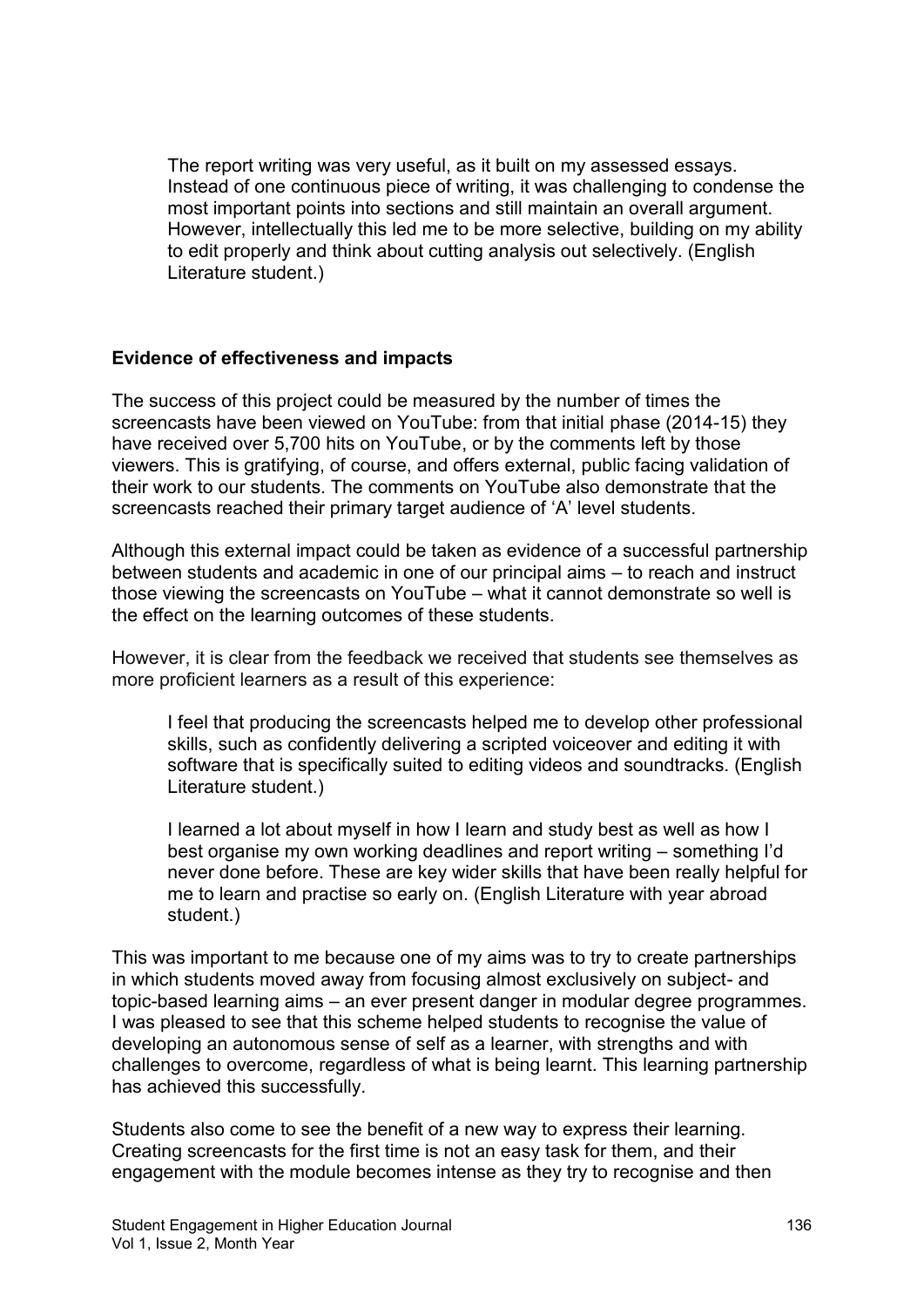articulate their learning in this new setting. Knowledge must be examined, weighed and then disseminated in a way that will benefit the YouTube audience; students have to move from being recipients of information to being active participants in the sharing of their knowledge.

#### **Reflections on the project**

Students on academic placements (both those creating screencasts and those engaged in discrete, external research projects) have developed meaningful partnerships with academics. By sitting side by side and debating the issues around and within a module, and then translating that experience into an output that engages with the wider world, students come to see that knowledge is not static and merely absorbed, but is there to be used. The module convenors, too, are challenged to consider their modules in this new light. They are sometimes surprised to see how relevant their specialist material is in an external, often commercial, setting.

Convenors can find it daunting to rise to the challenges of working with students in this way. No longer does the academic simply deliver a module, in full control of the material and in fairly strict control of the learning outcomes. The convenor is asked to consider a module from a new angle, as something that can be, at least in part, translated into a new activity and open to a much wider audience. Although not all students will choose to take up the option of an academic placement, those convenors with experience of the scheme have reported that they found the experience challenging, especially in how they measure success in assessment, but also refreshing.



'A Girl' by Michael Field: A screencast by Leonie Heath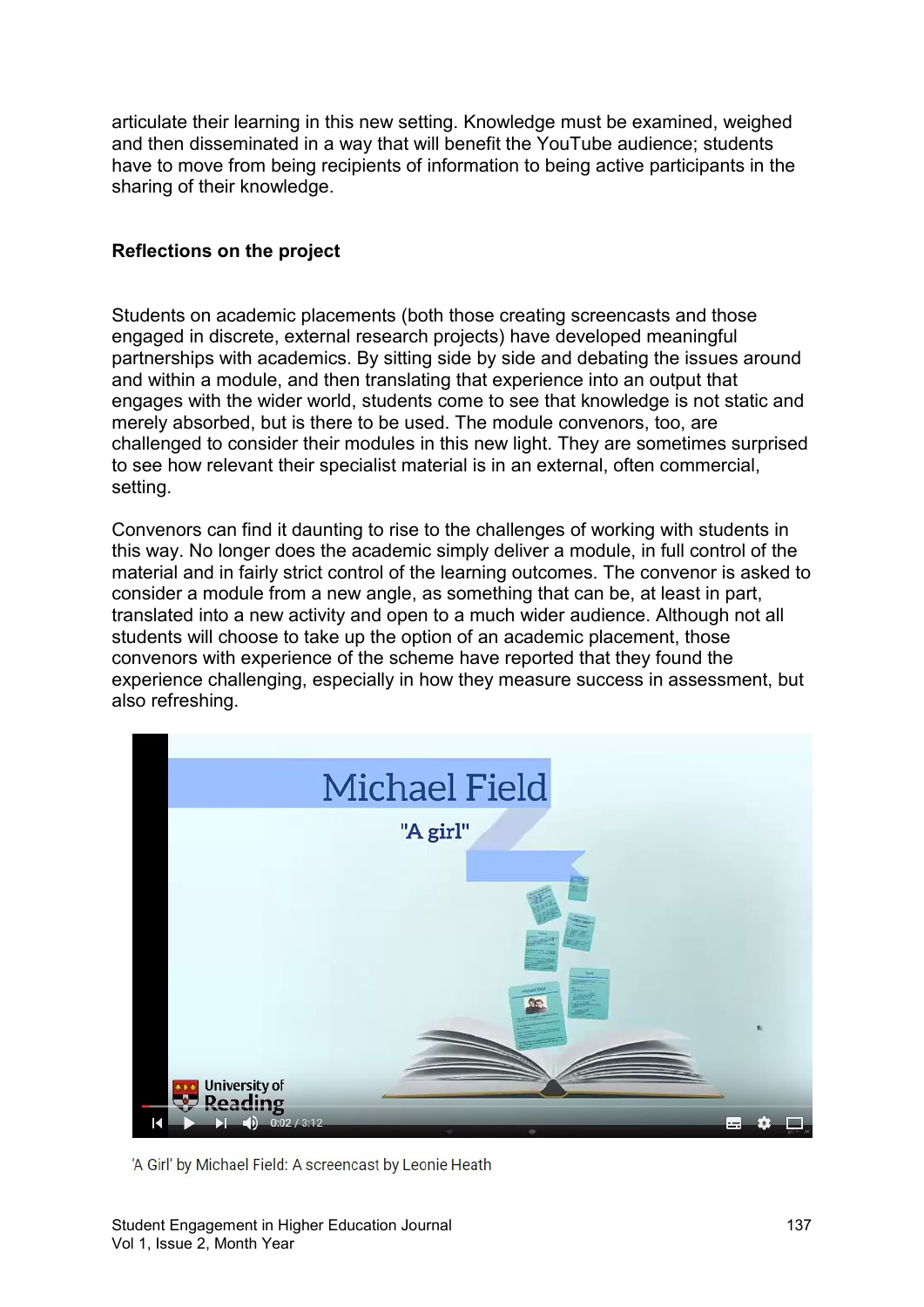For those students creating screencasts, I have learnt that they prefer to make the initial Prezi®, PowToon® or Videoscribe® presentation by themselves, after initial meetings with me and with the module convenor, but then use my office to add the soundtrack and create the final screencasts. This takes far longer than they expect, and I have developed a habit of leaving them alone for much of the time, then checking in on them occasionally. This approach seems to work well, and is more respectful of the partnership we have created, rather than watching them at work throughout the creation of the screencast.

I have also opted for offering open drop-in sessions, rather than more formal meetings, with a variety of colleagues (both academic and support staff members) for those students who are thinking about an academic placement. This approach allows us to match the pace of students, who might in the early stages want no more than a brief conversation about what they might do, and thereafter often prefer the chance to raise multiple quickly queries over several weeks, rather than being asked to a lengthy meeting.

Although I have been able to develop approaches such as this from the conversations I have had with both colleagues and students, it was a mistake not to introduce a more formal and fulsome feedback opportunity for everyone at the outset. For example, this feedback from students (taken from module evaluation sheets) clearly shows the challenges and benefits of a screencasting academic placement:

Completing the academic report taught me how to gather and organise information independently, which in turn has helped me improve both personally and with my university work. (English Literature student.)

This let me bring together what I have learnt academically and enhance my transferable skills. I…honed my existing skills and (it) also introduced me to a whole new range of skills that I would have never otherwise had the opportunity to learn. (Philosophy and English Literature student.)

However, it would have been of far more value if we had in place an evaluation system that allowed for a more in depth consideration of academic placements in particular.

I had initially expected to dedicate significantly more time to working with students on their screencasts, and on other academic placements projects, than turned out to be the case. In the early days of academic placements I followed what I recognise now was a standard academic's approach to a new scheme: I introduced failsafe systems, including regular, scheduled meetings with placement students, plenty of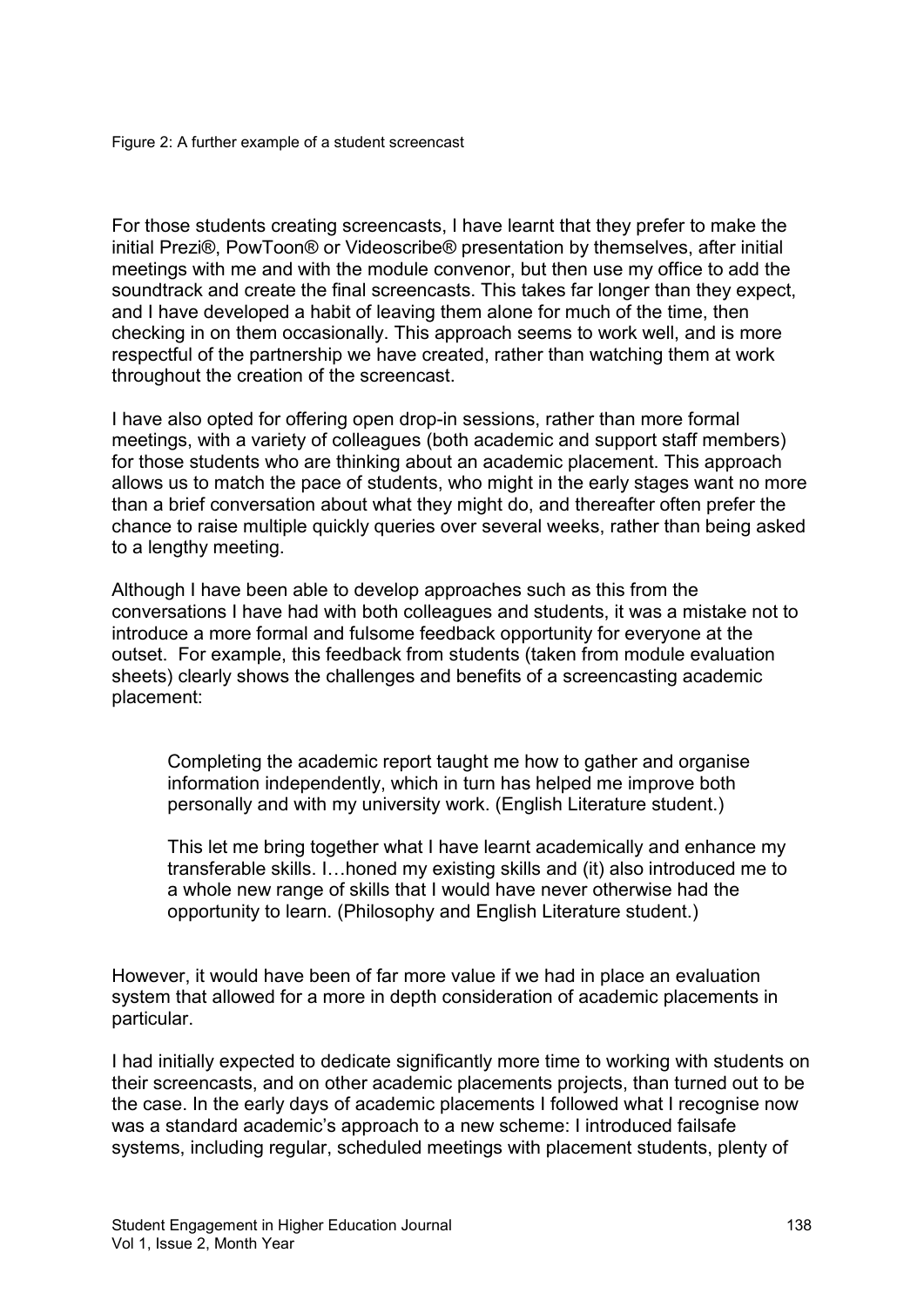paperwork to back up their aims and progress, and lengthy meetings with module convenors to ensure that the module learning outcomes were met in each case.

This approach was not conducive to the development of learning partnerships. Within the first year, I had recognised that the best way to make academic placements meet my original vision was to take a far more hands-off approach. All activities around academic placements are fully supported by members of the academic and support staff team, but, at every stage, students take the lead. This begins with taking the initiative in the first place (given that academic placements are not a compulsory element of our degree programmes), continues as they shape and secure their academic placement research project, and concludes with enabling them to structure their academic placement report in a way that they believe best allows them to represent the learning that has been achieved through the experience.

I have come to believe that being open to student initiative is the only way to create genuine learning partnerships between staff and students. It also offers, by happy coincidence, a huge saving on staff time, which can be dedicated to the more productive (and enjoyable) aspects of the scheme. These include working with students to explore what learning means to them, and what aspect of a module matters most to them, and how they could use and develop their expertise away from the classroom.

#### **Future plans**

I have now developed the scheme further by working with creative writing students. We offer several creative writing modules and I am keen to recognise this aspect of our degree through screencasting projects.

So, this year I worked, for example, with a student on our Creative Writing pathway who was studying the novel *Jane Eyre*. She encountered the work not on a creative writing module, but on a standard second year English Literature module entitled 'Writing, Gender, Identity'. She was keen to bring her creative writing skills to bear on her new understanding and appreciation of *Jane Eyre*, and so, as an academic placement within the module, she wrote a short play in response to the novel. She then reflected on her creative choices in a screencast. Rather than the standard assessed essay, she produced a report in which she considered both her play and her screencast, and how each reflected and enhanced her understanding of gender, identity and literature. This gave the student an opportunity to explore her creativity and also to share her work with a wider audience, thus enhancing her professional profile online whilst still an undergraduate.

As is so often the case with initiatives aimed at students, we find ourselves as academics changing in the process, almost without realising it. Seeing the impact of the screencasts, and the positive response from students, led directly to us creating short descriptive screencasts for each of our modules. These are also on our YouTube channel and we plan to use them in the coming year, alongside a suite of study skills screencasts, as part of the support we offer students.